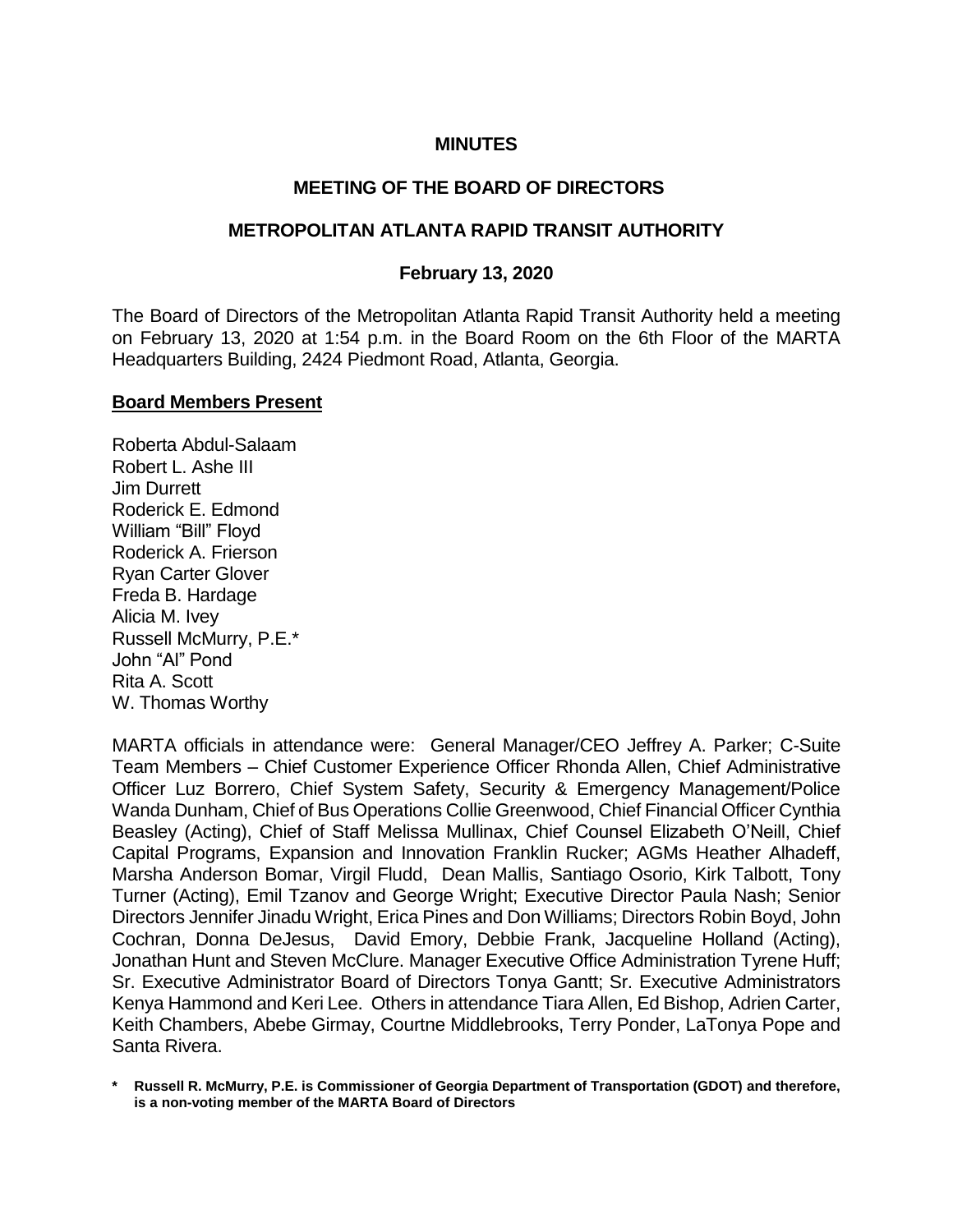### **Board Meeting 2/13/20 Page 2**

Also in attendance were Robert Highsmith of Holland & Knight; Kwandro Atta; Alan Babilinski of NPU-T; Cindy Barnes of Bryson Constructors; Steve Barnes of Bryson Constructors; Michael Brown of Brown & Moore Associates, LLC; Amanda Chapman; Pandra Evans; Bianca George of CERM; Dam Hobson of New South/Synergy; Safiya Khalid; B.J. Martin of Pond; Helen McSwain of Rohadfox; Jia-Luen Morris of Bryson Constructors; Keith Parker of Clayton County Citizen Advisory Group; Ralph Phillips of Synergy Construction; Jim Schmidt of HNTB.

#### **Public Comment**

Ms. Safiya Khalid. My first ride of the year on MARTA was January 18, 2020 when the driver left me before the five minutes were up. I was going to the airport. This cost \$19.86 for a total of 78.42 for everything I should have gotten on a Visitors Pass. I am looking for reimbursement. On this coming Sunday, there will be a Board meeting at 4424 14<sup>th</sup> Street, from 12:15 to 1:00pm. The meeting is regarding the facility where I am picked up by MARTA every Sunday. MARTA drivers stay on the property for 1-1/2 hours. Please share with your drivers what customer service looks like. (Ms. Khalid handed documents to MARTA staff which she stated were a printout of all reimbursements where she should not have spent money). She stated she will apply for the new program that Ms. Rhonda Allen oversees.

Mr. Alan Babilinski. Stated he is here as Chair of the Transportation Committee at NPU-T. He congratulated MARTA on the progress of the departure board and other improvements to the system. On the flip side, there was an issue with the bus bridge at Art Center and Peachtree Center last Friday. The key problem was all standard bus service was disrupted. How do you run the buses at the top-most level of the station? There were hundreds of people trying to get on shuttle buses. Surge pricing on Lyft was insane. Perhaps next time someone can get on the phone with them to stymie prices. Seventy dollars is simply too much to travel from Arts Center to Peachtree Center. Mr. Babilinski asked that a letter be sent to West End stating that the station would not be renamed.

# **Minutes of the January 9, 2020 Meeting of the MARTA Board of Directors**

On motion by Mr. Ashe seconded by Ms. Ivey, the minutes were unanimously approved by a vote of 12 to 0, with 13\* members present.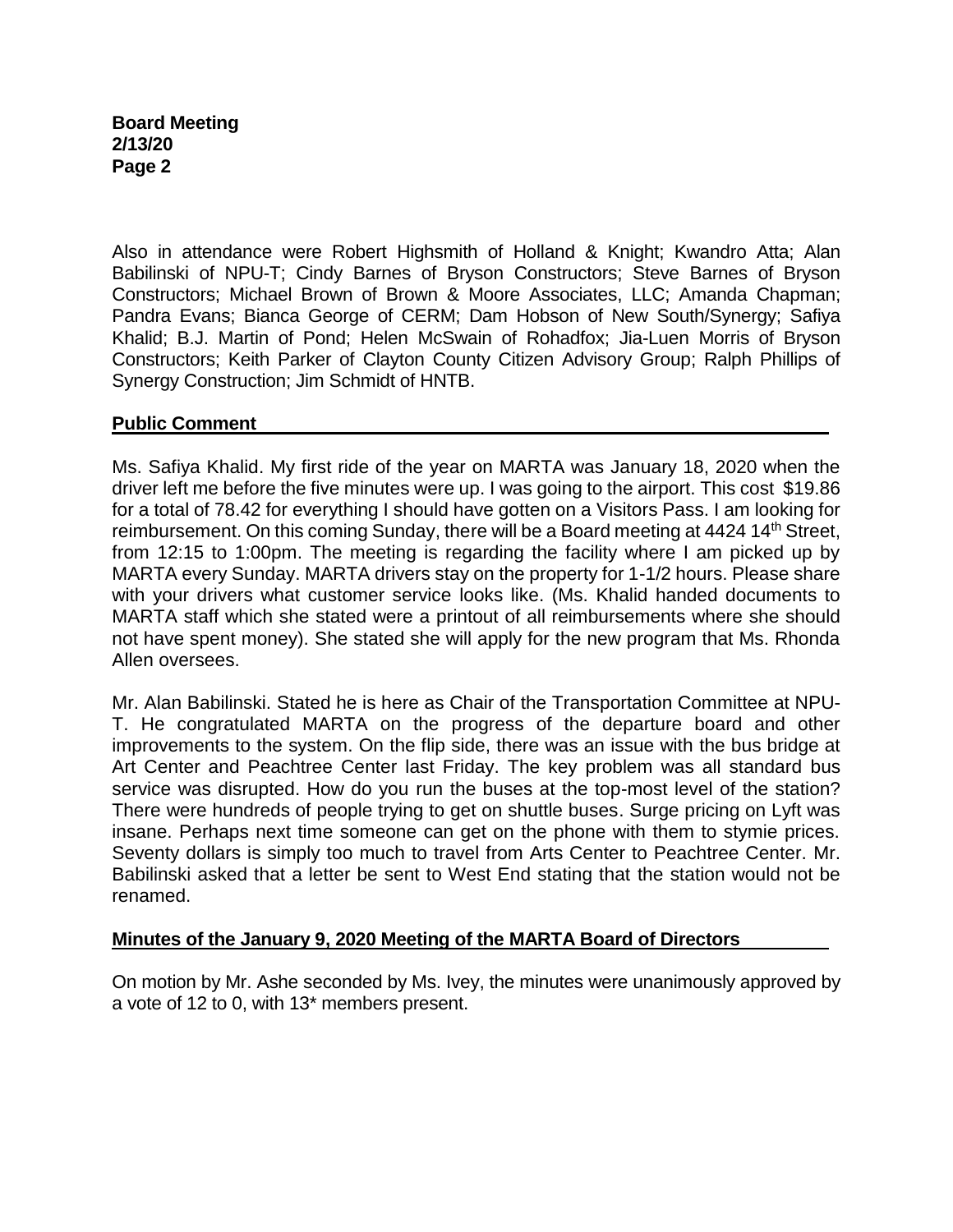# **External Relations Committee Report**

Mr. Ashe reported the External Relations Committee met on January 16, 2020 and received the following briefings:

- a) External Affairs 2019 Recap
- b) FY 20 2<sup>nd</sup> Quarter Medial Impressions

# **Planning & Capital Programs Committee**

Dr. Edmond reported the Planning & Capital Programs Committee met on January 30, 2020 and approved the following resolution:

a. Resolution Authorizing the General Manager/CEO or His Delegate to Enter Into a Contract for Construction Management at Risk (CMAR) Services for Station Rehabilitation Program, RFP P44312

On motion by Dr. Edmond seconded by Mr. Durrett, the resolution was unanimously approved by a vote of 12 to 0, with 13\* members present. A copy of the resolution, **AS APPROVED, IS ATTACHED TO AND MADE PART OF THE OFFICIAL RECORD COPY OF THESE MINUTES**.

The Committee received the following briefing:

a) Proposed Service Modifications for April 2020

# **Operations & Safety Committee Report**

Ms. Ivey reported the Operations & Safety Committee met on January 30, 2020 and received the following briefings:

- a) MARTA Electrical Vehicle Charging Program
- b) Vertical Transportation Consulting Services
- c) Mobility Townhall Status Update

# **Business Management Committee Report**

Mr. Frierson reported that the Business Management Committee met on January 30, 2020 and approved the following resolutions: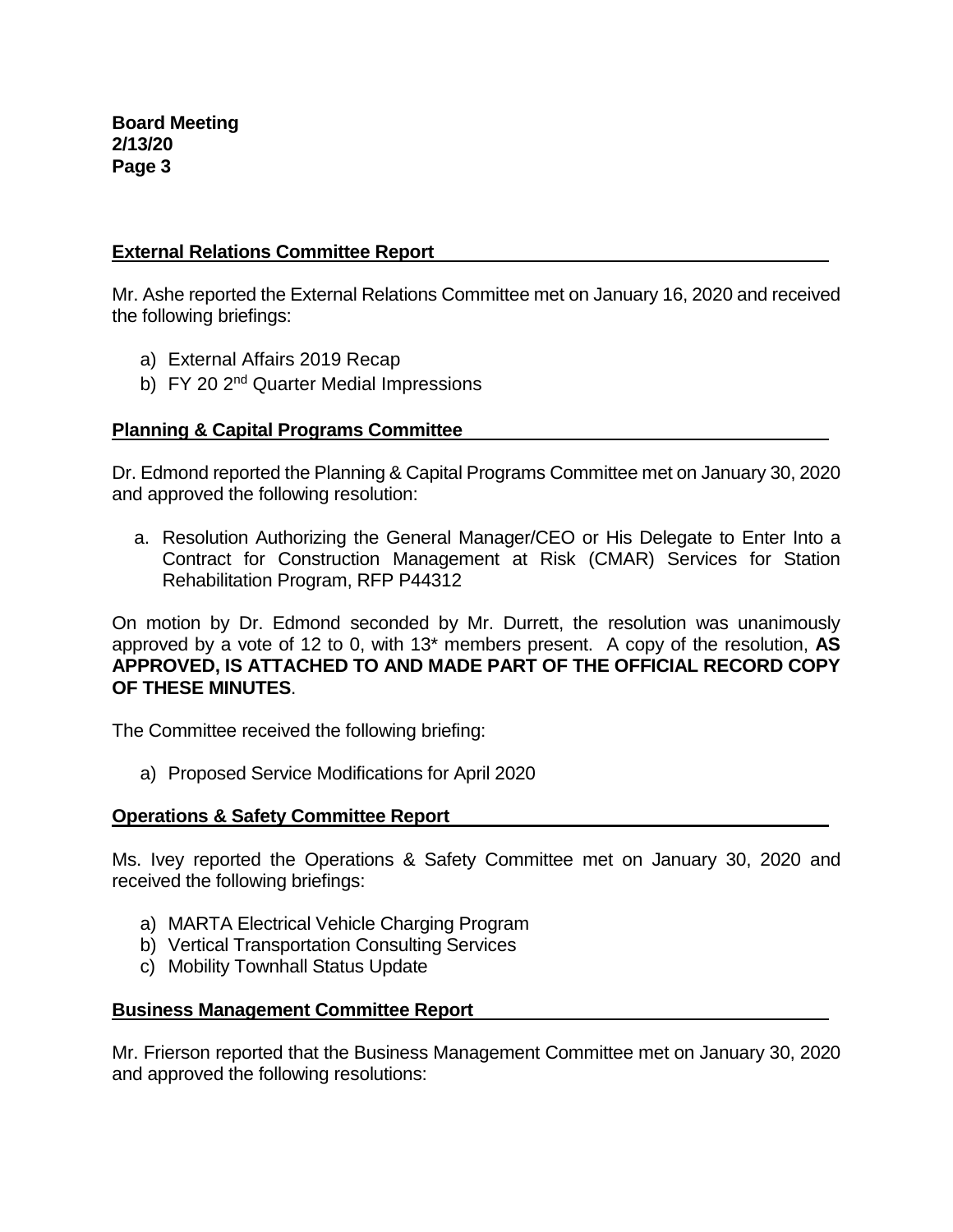- a. Resolution Authorizing a Modification of a Contractual Authorization for Voice and Data Telecommunications Services Contract, P23964
- b. Resolution Authorizing the Award of a Contract for the Procurement of Authority-Wide Microsoft Software Licenses, RFP P45841 Utilizing the State of Georgia **Contract**
- c. Resolution Authorizing the Award of a Contract for the Procurement of MARTA's Employee Assistance Program (EAP), RFP P43310
- e. Resolution Authorizing a Modification in Contractual Authorization for Consulting Services for MARTA's Medical Plans, Contract No. P39339

On motion by Mr. Frierson seconded by Mr. Durrett, resolutions a, b, c and e were unanimously approved by a vote of 12 to 0 with 13\* members present. **A copy of the resolutions, AS APPROVED, ARE ATTACHED TO AND MADE PART OF THE OFFICIAL RECORD COPY OF THESE MINUTES.**

The following resolution was moved forward without recommendation:

d. Renewal Authorizing Award of a Contract for the Procurement of Group Health, Wellness, Life and Accidental Death & Dismemberment Insurance Coverages Request for Proposals Number P43938

# **Audit Committee Report**

Mr. Pond reported the Audit Committee met on January 31, 2020 and received the following briefings:

- a) MARTOC 2020 Management Audit Update
- b) Internal Audit Activity Briefing

**Resolution Authorizing the Sale of MARTA Land Parcel #C2104A at 0 Forsyth Street, Atlanta, GA 30303 to the City of Atlanta in Exchange for MARTA's Purchase of Air Rights**

On motion by Dr. Edmond seconded by Ms. Ivey, the resolution was unanimously approved by a vote of 12 to 0, with 13\* members present. A copy of the resolution **AS APPROVED, IS ATTACHED TO AND MADE PART OF THE OFFICIAL RECORD COPY OF THESE MINUTES.**